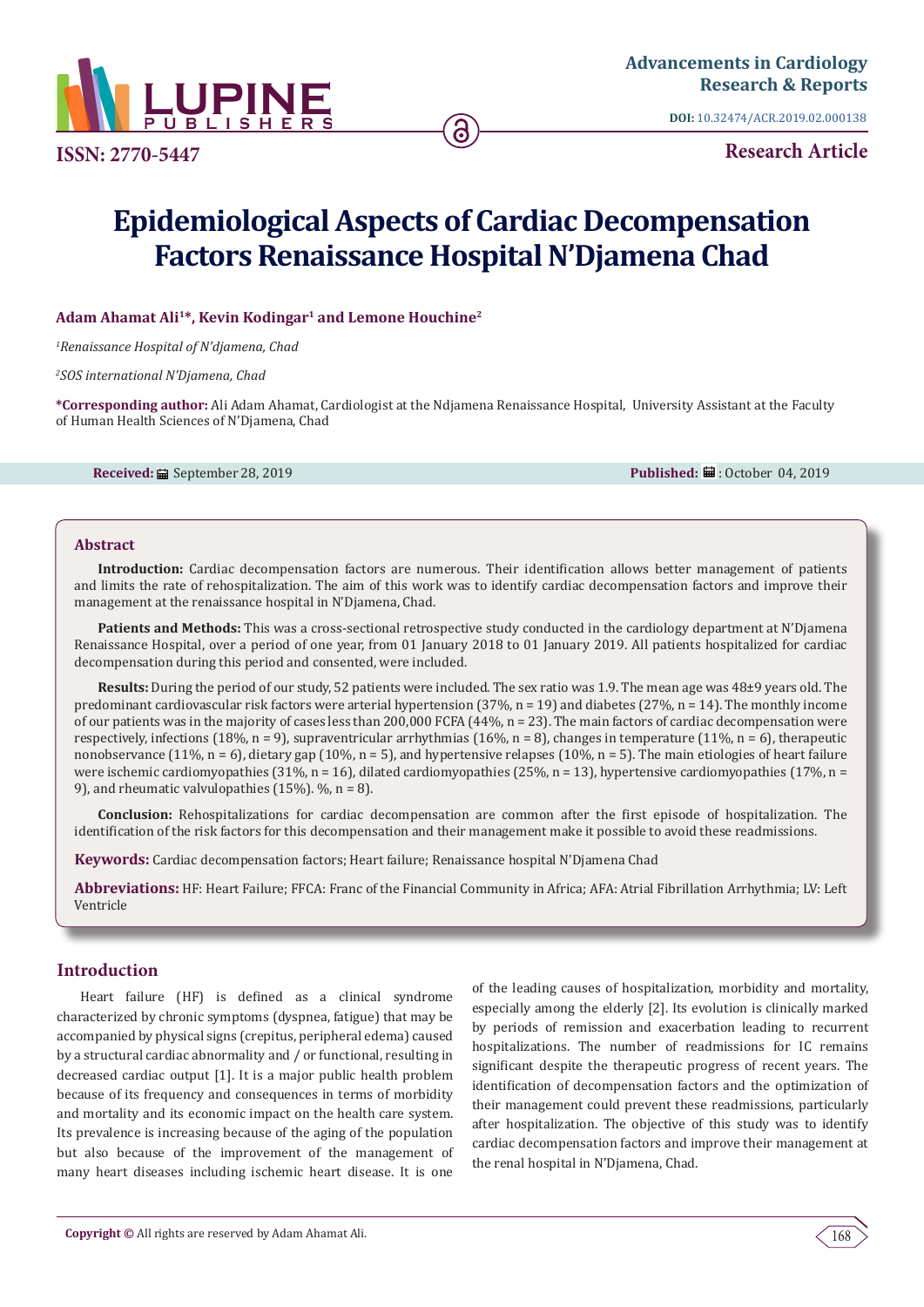## **Patients and Methods**

This was a cross-sectional retrospective study conducted in the cardiology department at N'Djamena Renaissance Hospital, over a period of one year, from 01 January 2018 to 01 January 2019. Were included all patients readmitted for cardiac decompensation during the study period and who gave their consent.

#### **The parameters studied**

Epidemiological characteristics: age, sex, cardiovascular risk factors (arterial hypertension, diabetes, chronic renal dysfunction with glomerular filtration rate <60ml/min / 1.73m2, obesity, dyslipidemia, alcohol, smoking), monthly cost of treatment in FFCA (1 US dollar = 593,720 FFCA). Clinical features: cardiac decompensatory factors (difference in diet, unsuitable exercise, temperature, alcohol, AFA, other rhythm disorders, hypertensive pressure, ischemic episode, anemia, bronchopulmonary infection, other infection, renal failure, poor compliance drug, hyperthyroidism, untreated sleep apnea syndrome), etiologies of HF. Electrocardiographic characteristics: arrhythmias (atrial or ventricular extrasystoles, atrial fibrillation or flutter, atrial tachycardia, ventricular tachycardia), repolarization abnormalities, sinoatrial or atrioventricular blocks. Echocardiographic features: dilated cardiac cavities, wall hypertrophy, diastolic dysfunction of the left ventricle (LV); abnormalities of left ventricular kinetics (hyperkinesia, hypokinesia, akinesia), LV systolic dysfunction (systolic ejection fraction <45%), valvular abnormality, congenital anomaly, pulmonary arterial hypertension.

## **Statistical Analysis**

In this study, a descriptive statistical analysis was applied using Microsoft Excel, quantitative variables were presented by their mean and standard deviation and qualitative variables were by percentages.

#### **Ethics**

This work was done by obtaining the approval of the hospital management and the consent of the patients.

#### **Results**

During the period of our study, 52 patients were included. Men predominated with  $65\%$  of cases (n = 34). The sex ratio was 1.9. The average age was 48±9 years old with a minimum age of 22 years and a maximum age of 79 years. Patients were educated only in 38% of cases ( $n = 20$ ). The predominant cardiovascular risk factors were hypertension (19%), diabetes (14%), dyslipidemia (11%), and 19%). The monthly income of our patients was in the majority of cases less than 200,000 FCFA. The rates were, respectively, between CFAF 100,000 and 200,000 in 44% of cases (n =23) and less than CFAF 100,000 in 33% of cases (n = 17). Only 12 patients (23%) had an income above 200,000 FCFA. The health insurance rate was observed in 13% of cases (n=7). (Table 1) shows the characteristics of the patients. The main factors of cardiac decompensation are shown in Table 2. The most frequent were respectively, infections in 18% of cases ( $n = 9$ ), including 4 cases of bronchopulmonary infections (8%), supraventricular rhythm disorders in 16% of cases (n=8) including 5 cases of AFA (10%), changes in temperature especially heat with 6 cases (11%), poor therapeutic compliance 6 cases (11%), the difference diet in 10% of cases ( $n = 5$ ), and hypertensive outbreaks in 10% of cases (n=5). The most common etiologies of IC (Table 3) were ischemic cardiomyopathies in 31% of cases (n=16), of which 4 patients (8%) had benefited from myocardial revascularization, dilated cardiomyopathies in 25%  $(n=16)$ . = 13), hypertensive cardiomyopathies in 17% of cases (n =9) and rheumatic valvulopathies in 15% (n=8). Other etiologies were less frequent in this series such as post-embolic pulmonary heart in 6% of cases (n=3), congenital heart disease in 4% (n=2) and pericardial affections in 2% of cases (n= 1).

| <b>Settings</b>     | Number (n)     | Percentage (%)           |  |  |
|---------------------|----------------|--------------------------|--|--|
| Sex                 |                |                          |  |  |
| Women               | $18\,$         | 35                       |  |  |
| Man                 | 34             | 65                       |  |  |
| Age (year)          |                |                          |  |  |
| Way                 | $48 \pm 9$     | $\overline{\phantom{a}}$ |  |  |
| $<$ 30              | $\mathfrak{Z}$ | 6                        |  |  |
| $30 - 39$           | $\, 8$         | 15                       |  |  |
| $40 - 49$           | 14             | 27                       |  |  |
| $50 - 59$           | 18             | 35                       |  |  |
| $\geq 60$           | 9              | 17                       |  |  |
| Instruction         |                |                          |  |  |
| Yes                 | $20\,$         | $38\,$                   |  |  |
| No                  | 32             | 62                       |  |  |
| <b>Risk factors</b> |                |                          |  |  |
| Obesity             | $\overline{7}$ | 13                       |  |  |
| Hypertension        | 19             | 37                       |  |  |
| Diabetes            | $14\,$         | 27                       |  |  |

**Table 1:** Patient Characteristics.

169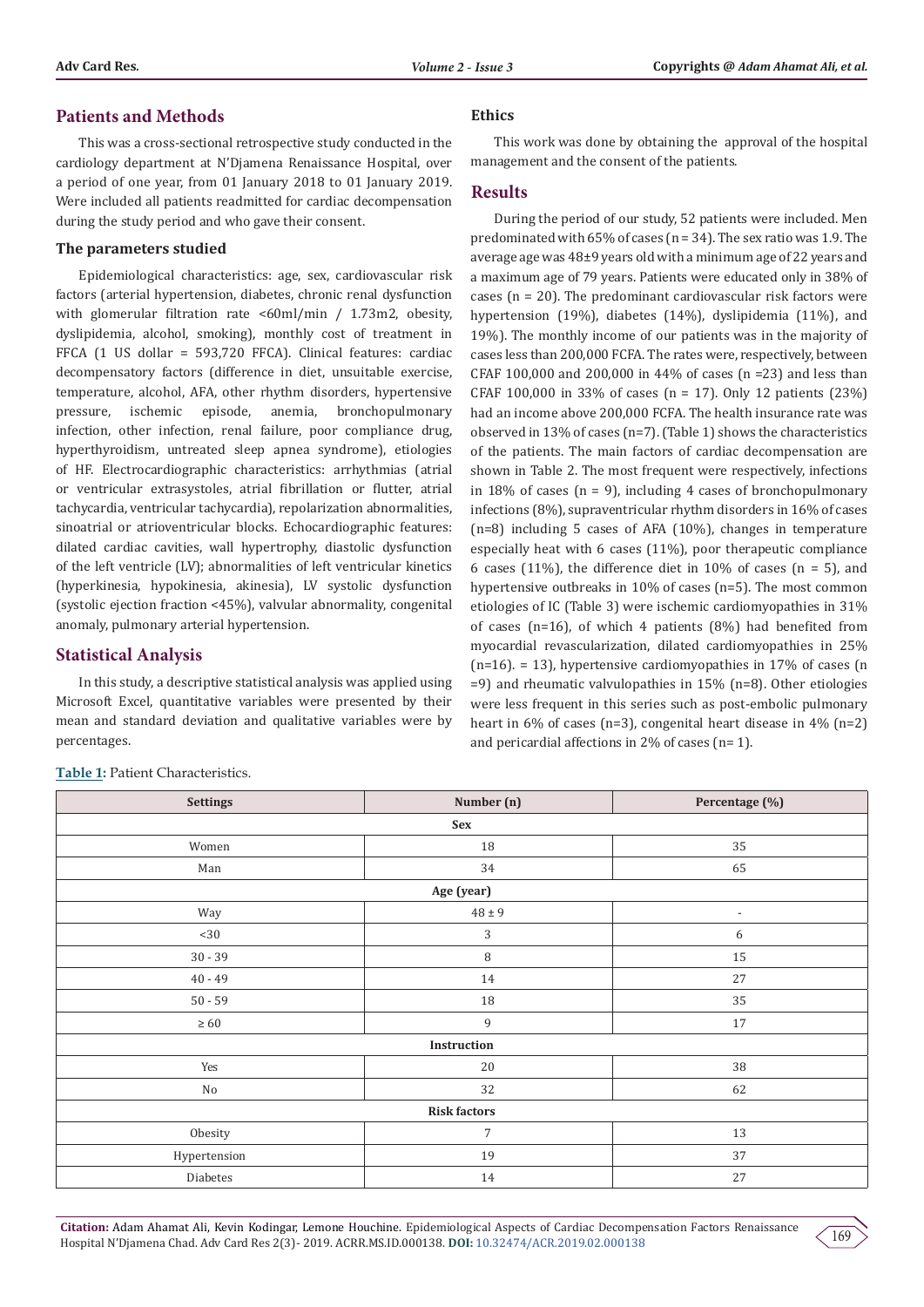| dyslipidemia            | 11           | 21 |  |  |
|-------------------------|--------------|----|--|--|
| Alcohol                 | 5            | 10 |  |  |
| Smoking                 | 7            | 13 |  |  |
| Renal dysfunction       | 10           | 19 |  |  |
| Monthly income (FFCA)   |              |    |  |  |
| $<$ 100,000             | 17           | 33 |  |  |
| $100,000 - 200,000$     | 23           | 44 |  |  |
| > 200,000               | 12           | 23 |  |  |
| <b>Health Insurance</b> |              |    |  |  |
| Yes                     | $\mathbf{r}$ | 13 |  |  |
| No                      | 45           | 87 |  |  |

**Table 2:** Cardiac Decompensation Factors.

| <b>Settings</b>              | Number (n) | Percentage (%) |
|------------------------------|------------|----------------|
| Plan gap                     | 5          | 10             |
| Unsuitable physical exercise | 2          | 4              |
| Temperature (heat)           | 6          | 11             |
| Alcohol                      | 2          | 4              |
| AFA                          | 5          | 10             |
| Other rhythm disorders       | 3          | 6              |
| Hypertensive thrust          | 5          | 10             |
| Ischemic episode             | 2          | 4              |
| Anemia                       | 4          | 8              |
| Bronchopulmonary infection   | 4          | 8              |
| Other infection              | 5          | 10             |
| Renal failure                | 3          | 6              |
| Therapeutic non-compliance   | 6          | 11             |

#### **Table 3:** Etiologies of HF.

| <b>Etiologies</b>             | Number (n) | Percentage (%) |
|-------------------------------|------------|----------------|
| Rheumatic Valvulopathy        |            | 15             |
| Congenital heart disease      |            |                |
| Dilated cardiomyopathy        | 13         | 25             |
| Ischemic cardiomyopathy       | 16         | 31             |
| Hypertensive cardiomyopathy   |            |                |
| Postembolic pulmonary heart   |            |                |
| Affections of the pericardium |            |                |

## **Discussion**

The post-hospitalization period is conducive to rehospitalization, but long-term chronic HF patient follow-up is important because the morbidity and mortality rate remains high in this group of patients, even though many treatments have been shown to be effective. The follow-up of these patients makes it possible to optimize the therapeutics, the monitoring and to detect early the signs of decompensation. Cardiac rehabilitation plays an important role in the management of HF and should be part of the modern strategy for the management of patients with stable heart failure. This includes not only physical training, but also rehabilitation of drug treatments, control of risk factors, psychological management and finally, patient education [3]. The search for this factor that shifts a situation of balance during a decompensation is fundamental because its treatment can be very profitable. Several standards for HF support highlight the need to look for a triggering factor [4]. We studied the importance of triggers for cardiac decompensation in a population of readmitted patients who were followed for chronic HF. The main triggering factors identified were, in order of frequency, infections, atrial fibrillation, therapeutic nonobservance, temperature variations, mainly heat, uncontrolled hypertension, diet deviation, anemia, myocardial ischemia. These factors are globally found in the literature data. In this study, the first triggering factor found was the existence of an infection (18%) with bronchopulmonary infections (8%) at their head. They are promoted by decreasing the effectiveness

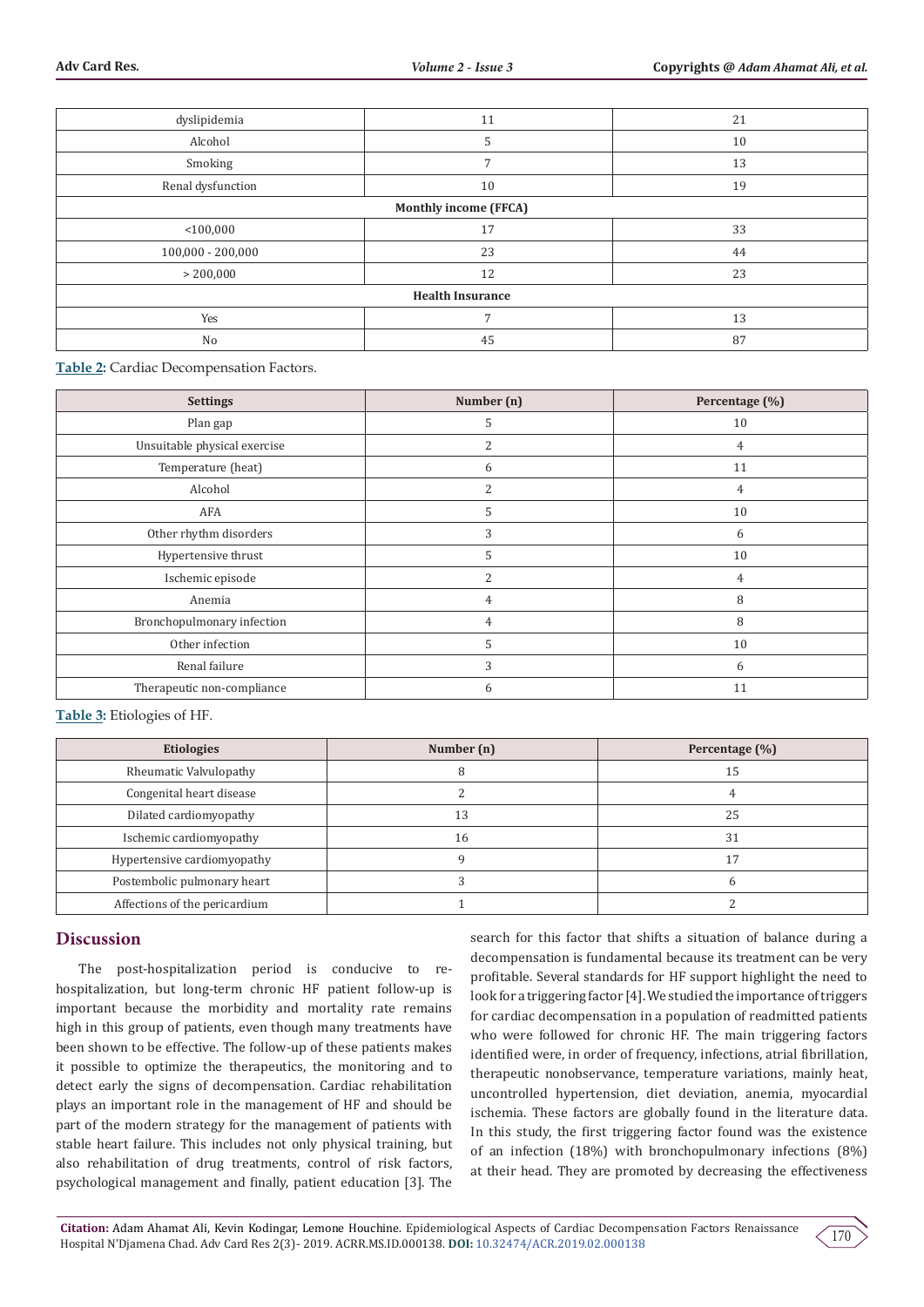of coughing, bronchiolar elasticity, efficiency of the mucociliary system and swallowing disorders.

The mechanisms involved in cardiac decompensation are multiple. Several studies have highlighted the important role of infections, particularly bronchopulmonary infections, in cardiac decompensation, especially in elderly patients [5-8]. The second triggering factor was a supraventricular rhythm disorder (16%), especially ACFA (10%). Suppression of atrial systole results in increased LV filling pressures and promotes the onset of HF thrust. AFA is common in HF and its prevalence increases with the severity of CI [9-13]. Cardiac decompensation was attributed to noncompliance in 8% of the cases in this study, but adherence remains difficult to assess. This non-compliance was favored by several factors in our patients; the high number of drugs with their adverse effects, given the high rate of comorbidities observed (diabetes, high blood pressure, kidney failure), the economic level which was low in almost 50% of patients and the absence of health insurance, the level of education and the influence that might have on the understanding of the disease. The therapeutic nonobservance in the HF varies in the literature from 10 to 99% according to the evaluation method used [14]. Compliance is responsible for an increase in the number of hospitalizations and a worsening of clinical signs [15]. A multidisciplinary intervention has shown its effectiveness on adherence to 30-day treatment [16] and an educational intervention has improved compliance and decreased re-hospitalization rates [17]. Anemia was found in 4 patients in our series.

This result is weak compared to data from the literature because, according to several authors, anemia is frequent during IC and is a poor prognostic factor in chronic HF [18,19], increased clinical signs, aggravation of functional status [20]. However, there is little data on the involvement of acute anemia in cardiac decompensation. In addition, the management of the etiology of HF remains essential to prevent complications and readmissions and to improve the prognosis. In our study we found that in coronary patients (31%) only 8% had benefited from myocardial revascularization, valvular patients (15%) and those with congenital heart disease (4%) had not received reparations. surgical procedures that were necessary. In our context, the identification of the decompensation factors must be of paramount importance for the clinician and should allow the improvement of the management of the pathology in particular at the preventive level. Hence the importance of educating the patient and those around him. The establishment of appropriate structures and care networks for heart failure in all regions of Chad will allow better monitoring of patients with rapid access to the specialist physician.

#### **The limits of our work**

Our study presents several methodological limitations. First, it is a retrospective study with information gathered from the reports that sometimes did not contain all the necessary data. The size of our sample is small, we will have to lead other more representative studies in the future. And many patients have not received etiologic treatment of HF.

## **Conclusion**

Rehospitalizations for cardiac decompensation are common after the first episode of hospitalization. The identification of the risk factors for this decompensation and their management make it possible to avoid these readmissions. Hence the importance of emphasizing access to care with appropriate therapeutic means, regular monitoring and therapeutic education.

#### **References**

- 1. [Ponikowski P, Voors AA, Anker SD, Bueno H, Cleland JGF, et al. \(2016\)](https://www.ncbi.nlm.nih.gov/pubmed/27206819) [ESC Guidelines for the Diagnosis and Treatment of Acute and Chronic](https://www.ncbi.nlm.nih.gov/pubmed/27206819) [Heart Failure: The Task Force for the Diagnosis and Treatment of Acute](https://www.ncbi.nlm.nih.gov/pubmed/27206819) [and Chronic Heart Failure of the European Society of Cardiology \(ESC\).](https://www.ncbi.nlm.nih.gov/pubmed/27206819) [Developed with the Special Contribution of the Heart Failure Association](https://www.ncbi.nlm.nih.gov/pubmed/27206819) [\(HFA\) of the ESC. European Heart Journal 37\(27\): 2129-2200.](https://www.ncbi.nlm.nih.gov/pubmed/27206819)
- 2. [Roger VL \(2013\) Epidemiology of Heart Failure. Circulation Research](https://www.ahajournals.org/doi/full/10.1161/circresaha.113.300268) [113: 646-659.](https://www.ahajournals.org/doi/full/10.1161/circresaha.113.300268)
- 3. MC Iliou (2001) Place de la réadaptation dans le traitement de l'insuffisance cardiaque chronique. Ann Cardiol Ang6io 50: 65-73.
- 4. Komajda M, Forette F, Aupetit JF, Bénétos A, Berrut G, et al. (2004) Recommendations for the diagnosis and management of cardiac failure in the elderly subject. Arch Mal Coeur Vaiss 97: 803-822.
- 5. [Chirinos JA, Segers P \(2010\) Noninvasive evaluation of left ventricular](https://www.ncbi.nlm.nih.gov/pubmed/20733088) [afterload: part 2: arterial pressureflow and pressure-volume relations](https://www.ncbi.nlm.nih.gov/pubmed/20733088) [in humans. Hypertension 56\(4\): 563-570.](https://www.ncbi.nlm.nih.gov/pubmed/20733088)
- 6. [Corrales Medina VF, Suh KN, Rose G, Chirinos JA, Doucette S, et al.](https://www.ncbi.nlm.nih.gov/pubmed/21738449) [\(2011\) Cardiac Complications in Patients with Community-Acquired](https://www.ncbi.nlm.nih.gov/pubmed/21738449) [Pneumonia: A Systematic Review and MetaAnalysis of Observational](https://www.ncbi.nlm.nih.gov/pubmed/21738449) [Studies. PLoS Med 8\(6\): 159-169.](https://www.ncbi.nlm.nih.gov/pubmed/21738449)
- 7. [Abe S, Ishihara K, Adachi M, Okuda K \(2006\) Oral hygiene evaluation](https://www.ncbi.nlm.nih.gov/pubmed/16271775) [for effective oral care in preventing pneumonia in dentate elderly. Arch](https://www.ncbi.nlm.nih.gov/pubmed/16271775) [Gerontol Geriatr 43\(1\): 53-64.](https://www.ncbi.nlm.nih.gov/pubmed/16271775)
- 8. [Terpenning M \(2005\) Geriatric oral health and pneumonia risk. Clin](https://www.ncbi.nlm.nih.gov/pubmed/15909270) [Infect Dis 40\(12\): 1807-1810.](https://www.ncbi.nlm.nih.gov/pubmed/15909270)
- 9. [Doval HC, Nul DR, Grancelli HO, Perrone SV, Bortman GR, et al. \(1994\)](https://www.ncbi.nlm.nih.gov/pubmed/7914611) [Randomised trial of low-dose amiodarone in severe congestive heart](https://www.ncbi.nlm.nih.gov/pubmed/7914611) [failure. Grupo de Estudio de la Sobrevida en la Insuficiencia Cardiaca en](https://www.ncbi.nlm.nih.gov/pubmed/7914611) [Argentina \(GESICA\). Lancet 344\(8921\): 493-498.](https://www.ncbi.nlm.nih.gov/pubmed/7914611)
- 10. [Dries DL, Exner DV, Gersh BJ, Domanski MJ, Waclawiw MA, et al. \(1998\)](https://www.ncbi.nlm.nih.gov/pubmed/9741514) [Atrial fibrillation is associated with an increased risk for mortality](https://www.ncbi.nlm.nih.gov/pubmed/9741514) [and heart failure progression in patients with asymptomatic and](https://www.ncbi.nlm.nih.gov/pubmed/9741514) [symptomatic left ventricular systolic dysfunction: a retrospective](https://www.ncbi.nlm.nih.gov/pubmed/9741514) [analysis of the SOLVD trials. J Am Coll Cardiol 32\(3\): 695-703.](https://www.ncbi.nlm.nih.gov/pubmed/9741514)
- 11. [SOLVD Investigators, Yusuf S, Pitt B, Davis CE, Hood WB, et al. \(1992\)](https://www.ncbi.nlm.nih.gov/pubmed/1463530) [Effect of enalapril on mortality and the development of heart failure in](https://www.ncbi.nlm.nih.gov/pubmed/1463530) [asymptomatic patients with reduced left ventricular ejection fractions.](https://www.ncbi.nlm.nih.gov/pubmed/1463530) [N Engl J Med 327\(10\): 685-691.](https://www.ncbi.nlm.nih.gov/pubmed/1463530)
- 12. [Torp Pedersen C, Moller M, Bloch Thomsen PE, Kober L, Sandoe E, et](https://www.ncbi.nlm.nih.gov/pubmed/10486417) al. (1999) [Dofetilide in patients with congestive heart failure and left](https://www.ncbi.nlm.nih.gov/pubmed/10486417) [ventricular dysfunction. Danish Investigations of Arrhythmia and](https://www.ncbi.nlm.nih.gov/pubmed/10486417) [Mortality on Dofetilide Study Group. N Engl J 341\(12\): 857-865.](https://www.ncbi.nlm.nih.gov/pubmed/10486417)
- 13. [CONSENSUS Trial Study Group \(1987\) Effects of enalapril on mortality](https://www.ncbi.nlm.nih.gov/pubmed/2883575) [in severe congestive heart failure: results of the Cooperative North](https://www.ncbi.nlm.nih.gov/pubmed/2883575) [Scandinavian Enalapril Survival Study \(CONSENSUS\). N Engl J Med](https://www.ncbi.nlm.nih.gov/pubmed/2883575) [316\(23\): 1429-1435.](https://www.ncbi.nlm.nih.gov/pubmed/2883575)
- 14. [Van der Wal MHL, Jaarsma T \(2008\) Adherence in heart failure in the](https://www.ncbi.nlm.nih.gov/pubmed/18031843) [elderly: problem and possible solutions. Int J Cardiol 125\(2\): 203-208.](https://www.ncbi.nlm.nih.gov/pubmed/18031843)
- 15. [Wal MHL van der, Jaarsma T, Veldhuisen DJ van \(2005\) Non-compliance](https://www.ncbi.nlm.nih.gov/pubmed/15642526) [in patients with heart failure; how can we manage it? Eur J Heart Fail](https://www.ncbi.nlm.nih.gov/pubmed/15642526) [7\(1\): 5-17.](https://www.ncbi.nlm.nih.gov/pubmed/15642526)

171